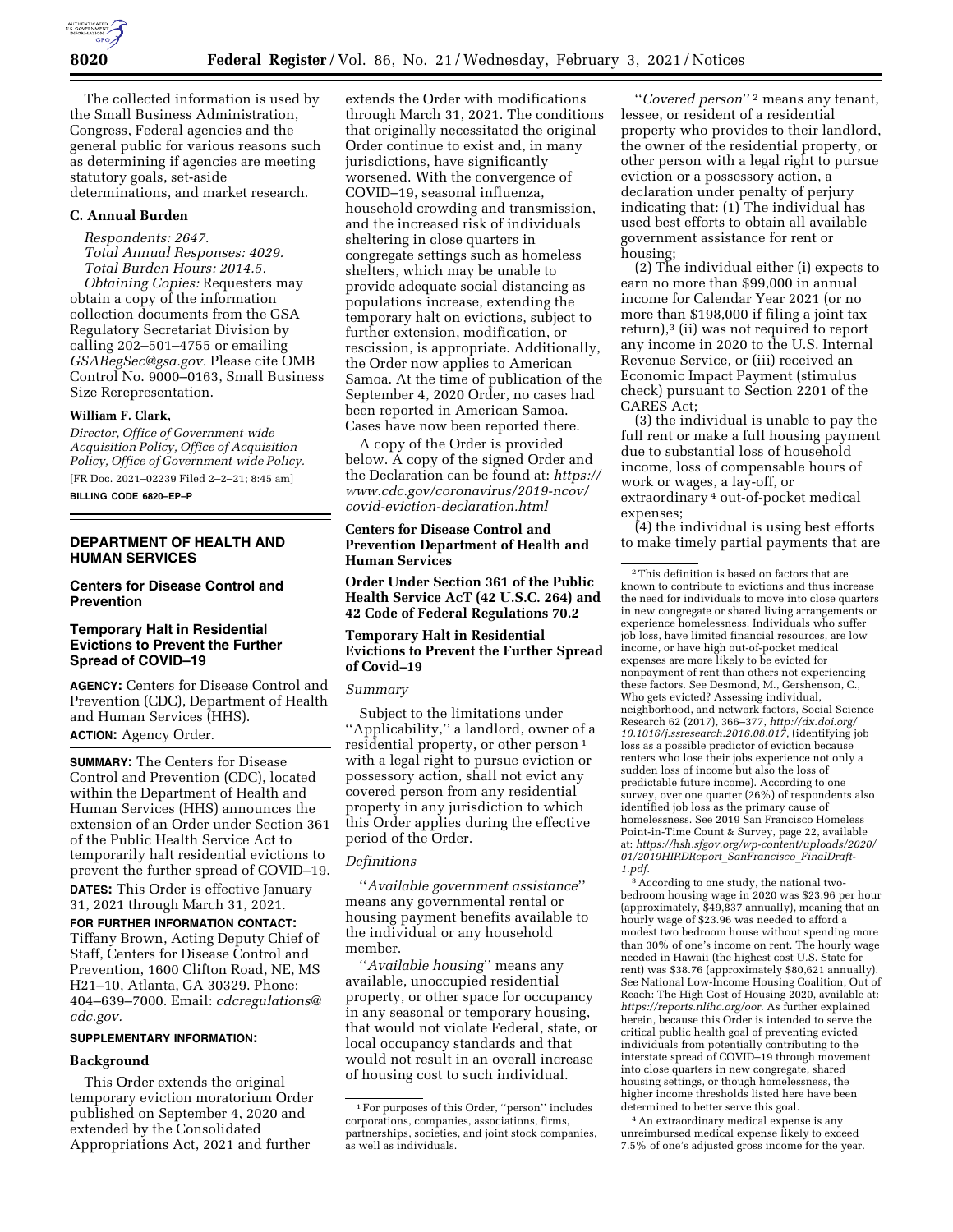as close to the full payment as the individual's circumstances may permit, taking into account other nondiscretionary expenses; and

(5) eviction would likely render the individual homeless—or force the individual to move into and live in close quarters in a new congregate or shared living setting—because the individual has no other available housing options.

''*Evict*'' and ''*Eviction*'' means any action by a landlord, owner of a residential property, or other person with a legal right to pursue eviction or possessory action, to remove or cause the removal of a covered person from a residential property. It also does not include foreclosure on a home mortgage.

''*Residential property*'' means any property leased for residential purposes, including any house, building, mobile home or land in a mobile home park, or similar dwelling leased for residential purposes, but shall not include any hotel, motel, or other guest house rented to a temporary guest or seasonal tenant as defined under the laws of the state, territorial, tribal, or local jurisdiction.

''*State*'' shall have the same definition as under 42 CFR 70.1, meaning ''any of the 50 states, plus the District of Columbia.''

''*U.S. territory*'' shall have the same definition as under 42 CFR 70.1, meaning ''any territory (also known as possessions) of the United States, including American Samoa, Guam, the Northern Mariana Islands, the Commonwealth of Puerto Rico, and the U.S. Virgin Islands.''

# *Statement of Intent*

This Order shall be interpreted and implemented in a manner as to achieve the following objectives:

• Mitigating the spread of COVID–19 within congregate or shared living settings, or through unsheltered homelessness;

• Mitigating the further spread of COVID–19 from one state or territory into any other state or territory; and

• Supporting response efforts to COVID–19 at the Federal, state, local, territorial, and tribal levels.

#### *Background*

There is currently a pandemic of a respiratory disease (''COVID–19'') caused by a novel coronavirus (SARS– COV–2) that has now spread globally, including cases reported in all fifty states within the United States plus the District of Columbia and U.S. territories. As of January 21, 2021, there have been over 96 million cases of COVID–19 globally, resulting in over 2,000,000 deaths. Over 24,400,000 cases have been identified in the United States, with new cases reported daily, and over 400,000 deaths due to the disease. On January 8, 2021, over 300,000 COVID– 19 cases in the U.S. were reported to CDC, representing a peak approximately 7 times the highest daily cases in April, 2020 and approximately 4 times the highest daily cases in July, 2020.

The virus that causes COVID–19 spreads very easily and sustainably between people who are in close contact with one another (within about 6 feet), mainly through respiratory droplets produced when an infected person coughs, sneezes, or talks. Some people without symptoms may be able to spread the virus. Among adults, the risk for severe illness from COVID–19 increases with age, with older adults at highest risk. Severe illness means that persons with COVID–19 may require hospitalization, intensive care, or a ventilator to help them breathe, and may be fatal. People of any age with certain underlying medical conditions, such as cancer, an immunocompromised state, obesity, serious heart conditions, and diabetes, are at increased risk for severe illness

from COVID–19.5 COVID–19 presents a historic threat to public health, and COVID–19 cases have been detected in every county in the continental United States.6 Through December 2020 and January 2021, the number of deaths per day from COVID– 19 consistently exceeded any other cause.7 Additionally, in recent months, new variants of SARS-CoV–2 have emerged globally, some of which have been associated with increased transmissibility.8 To respond to this public health threat, the Federal, state, and local governments have taken unprecedented or exceedingly rare actions, including border closures, restrictions on travel, stay-at-home orders, mask requirements, and eviction moratoria. Despite these significant efforts, COVID–19 continues to spread and further action is needed.

In the context of a pandemic, eviction moratoria—like quarantine, isolation, and social distancing—can be an effective public health measure utilized

7Woolf SH, Chapman DA, Lee JH. COVID–19 as the Leading Cause of Death in the United States. JAMA. 2021;325(2):123–124. doi:10.1001/ jama.2020.24865

8Emerging SARS-CoV–2 Variants. *[https://](https://www.cdc.gov/coronavirus/2019-ncov/more/science-and-research/scientific-brief-emerging-variants.html) [www.cdc.gov/coronavirus/2019-ncov/more/science](https://www.cdc.gov/coronavirus/2019-ncov/more/science-and-research/scientific-brief-emerging-variants.html)[and-research/scientific-brief-emerging](https://www.cdc.gov/coronavirus/2019-ncov/more/science-and-research/scientific-brief-emerging-variants.html)[variants.html.](https://www.cdc.gov/coronavirus/2019-ncov/more/science-and-research/scientific-brief-emerging-variants.html)* 

to prevent the spread of communicable disease. Eviction moratoria facilitate self-isolation by people who become ill or who are at risk for severe illness from COVID–19 due to an underlying medical condition. They also allow state and local authorities to more easily implement stay-at-home and social distancing directives to mitigate the community spread of COVID–19. Furthermore, housing stability helps protect public health because homelessness increases the likelihood of individuals moving into close quarters in congregate settings, such as homeless shelters, which then puts individuals at higher risk to COVID–19.

On September 4, 2020, the CDC Director issued an Order temporarily halting evictions in the United States for the reasons described therein. That Order was set to expire on December 31, 2020, subject to further extension, modification, or rescission. Section 502 of Title V, Division N of the Consolidated Appropriations Act, 2021 extended the Order until January 31, 2021. This Order further extends and modifies the prior Orders until March 31, 2021 for the reasons described herein. Much of the content of the September 4, 2020 Order has been incorporated into this Order. To the extent any provision of this Order conflicts with prior Orders, this Order is controlling.

In addition to extending the effective period of the September 4, 2020 Order, as further extended by the Consolidated Appropriations Act, 2021, this Order includes newly available modeling projections and observational data from COVID–19 incidence comparisons across states that have implemented and lifted eviction moratoria, which clearly demonstrate the need for this Order. The Order now also applies to American Samoa because cases of COVID–19 have now been reported there.

#### *Applicability*

This Order does not apply in any state, local, territorial, or tribal area with a moratorium on residential evictions that provides the same or greater level of public-health protection than the requirements listed in this Order. In accordance with 42 U.S.C. 264(e), this Order does not preclude state, local, territorial, and tribal authorities from imposing additional requirements that provide greater public-health protection and are more restrictive than the requirements in this Order.

This Order is a temporary eviction moratorium to prevent the further spread of COVID–19. This Order does not relieve any individual of any obligation to pay rent, make a housing

<sup>5</sup>CDC, People with Certain Medical Conditions, *[https://www.cdc.gov/coronavirus/2019-ncov/need](https://www.cdc.gov/coronavirus/2019-ncov/need-extra-precautions/people-with-medical-conditions.html)[extra-precautions/people-with-medical](https://www.cdc.gov/coronavirus/2019-ncov/need-extra-precautions/people-with-medical-conditions.html)[conditions.html](https://www.cdc.gov/coronavirus/2019-ncov/need-extra-precautions/people-with-medical-conditions.html)* (accessed August 26, 2020).

<sup>6</sup>USAFacts. *[https://usafacts.org/visualizations/](https://usafacts.org/visualizations/coronavirus-covid-19-spread-map/) [coronavirus-covid-19-spread-map/.](https://usafacts.org/visualizations/coronavirus-covid-19-spread-map/)*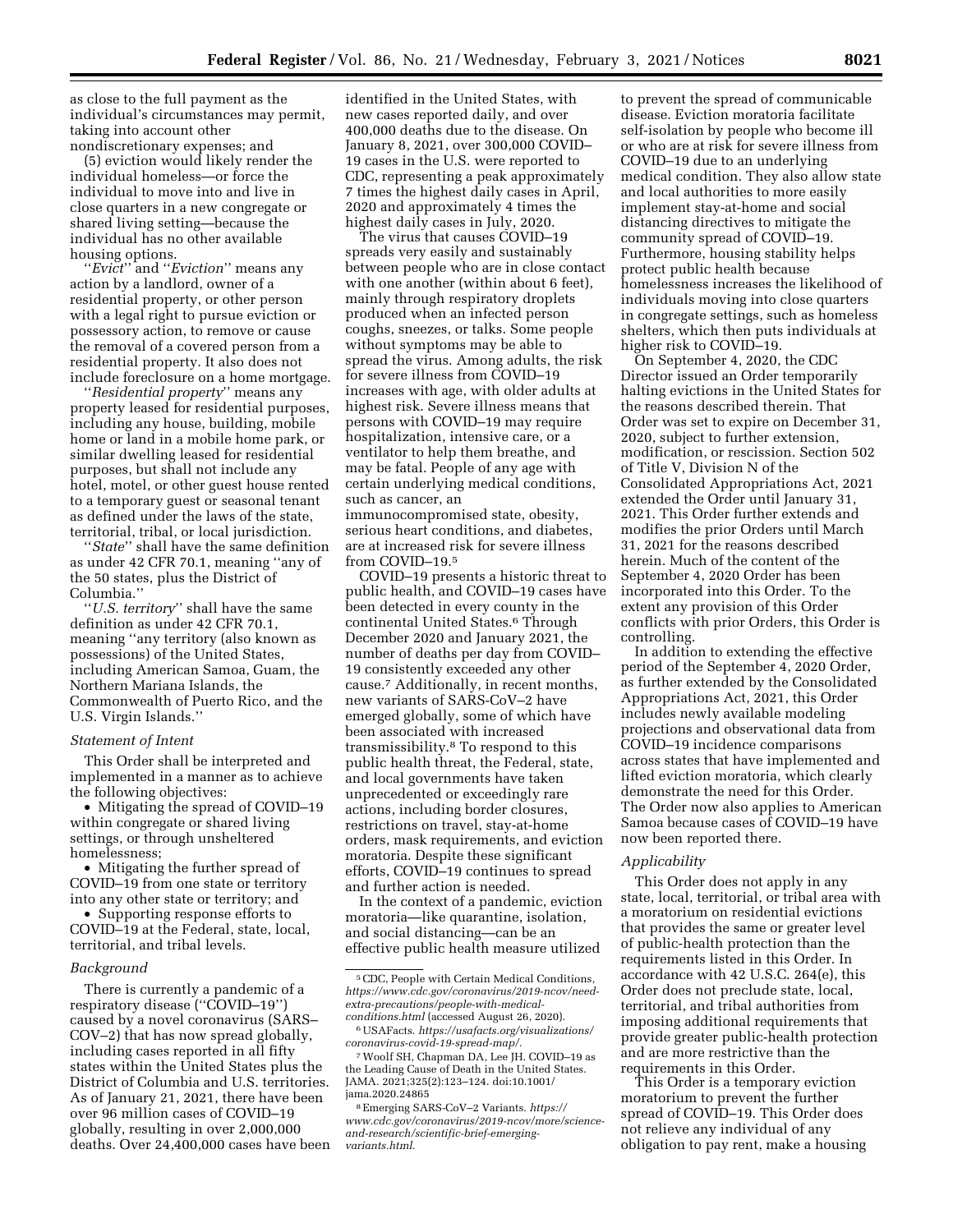payment, or comply with any other obligation that the individual may have under a tenancy, lease, or similar contract. Nothing in this Order precludes the charging or collecting of fees, penalties, or interest as a result of the failure to pay rent or other housing payment on a timely basis, under the terms of any applicable contract. Nothing in this Order precludes evictions based on a tenant, lessee, or resident: (1) Engaging in criminal activity while on the premises; (2) threatening the health or safety of other residents; 9 (3) damaging or posing an immediate and significant risk of damage to property; (4) violating any applicable building code, health ordinance, or similar regulation relating to health and safety; or (5) violating any other contractual obligation, other than the timely payment of rent or similar housing-related payment (including non-payment or late payment of fees, penalties, or interest).

This Order now applies to American Samoa. At the time of publication of the September 4, 2020 Order, no cases had been reported in American Samoa. Cases have now been reported there.10

## **Eviction and Risk of COVID–19 Transmission**

Evicted renters must move, which leads to multiple outcomes that increase the risk of COVID–19 spread. Specifically, many evicted renters move into close quarters in shared housing or other congregate settings. According to the Census Bureau American Housing Survey, 32% of renters reported that they would move in with friends or family members upon eviction, which would introduce new household members and potentially increase household crowding.11 Studies show that COVID–19 transmission occurs readily within households; household contacts are estimated to be 6 times more likely to become infected by an index case of COVID–19 than other close contacts.12

10*[https://www.who.int/americansamoa.](https://www.who.int/americansamoa)* 

11United States Census Bureau. American Housing Survey, 2017. *[https://www.census.gov/](https://www.census.gov/programs-surveys/ahs.html)  [programs-surveys/ahs.html.](https://www.census.gov/programs-surveys/ahs.html)* 

Preliminary modeling projections and observational data from COVID–19 incidence comparisons across states that implemented and lifted eviction moratoria indicate that evictions substantially contribute to COVID–19 transmission. In mathematical models where eviction led exclusively to sharing housing with friends or family, lifting eviction moratoria led to a 40% increased risk of contracting COVID–19 among people who were evicted and those with whom they shared housing after eviction (pre-peer review).13 Compared to a scenario where no evictions occurred, the models also predicted a 5–50% increased risk of infection even for those who did not share housing as a result of increased overall transmission. The authors estimated that anywhere from 1,000 to 100,000 excess cases per million population could be attributable to evictions depending on the eviction and infection rates.14 An analysis of observational data from state-based eviction moratoria in 43 states and the District of Columbia showed significant increases in COVID–19 incidence and mortality approximately 2–3 months after eviction moratoria were lifted (prepeer review).15 Specifically, the authors compared the COVID–19 incidence and mortality rates in states that lifted their moratoria with the rates in states that maintained their moratoria. In these models, the authors controlled for timevarying indicators of each state's test count as well as major public-health interventions including lifting stay-athome orders, school closures, and mask mandates. After adjusting for these other changes, they found that the incidence of COVID–19 in states that lifted their moratoria was 1.6 times that of states that did not at 10 weeks post-lifting (95% CI 1.0, 2.3), a ratio that grew to 2.1 at ≥16 weeks (CI 1.1, 3.9). Similarly, they found that mortality in states that lifted their moratoria was 1.6 times that of states that did not at 7 weeks postlifting (CI 1.2, 2.3), a ratio that grew to 5.4 at ≥16 weeks (CI 3.1, 9.3). Although there may be additional factors that the

15Leifheit, Kathryn M. and Linton, Sabriya L. and Raifman, Julia and Schwartz, Gabriel and Benfer, Emily and Zimmerman, Frederick J and Pollack, Craig, Expiring Eviction Moratoriums and COVID– 19 Incidence and Mortality (November 30, 2020). Available at SSRN: *[https://ssrn.com/](https://ssrn.com/abstract=3739576) [abstract=3739576](https://ssrn.com/abstract=3739576)* or *[http://dx.doi.org/10.2139/](http://dx.doi.org/10.2139/ssrn.3739576)  [ssrn.3739576.](http://dx.doi.org/10.2139/ssrn.3739576)* 

authors were unable to adjust for, the authors estimated that, nationally, over 433,000 cases of COVID–19 and over 10,000 deaths could be attributed to lifting state moratoria.16

Shared housing is not limited to friends and family. It includes a broad range of settings, including transitional housing, and domestic violence and abuse shelters. Special considerations exist for such housing because of the challenges of maintaining social distance. Residents often gather closely or use shared equipment, such as kitchen appliances, laundry facilities, stairwells, and elevators. Residents may have unique needs, such as disabilities, cognitive decline, or no access to technology, and thus may find it more difficult to take actions to protect themselves from COVID–19. CDC recommends that shelters provide new residents with a clean mask, keep them isolated from others, screen for symptoms at entry, or arrange for medical evaluations as needed depending on symptoms.17 Accordingly, an influx of new residents at facilities that offer support services could potentially overwhelm staff and, if recommendations are not followed, lead to exposures.

Congress passed the Coronavirus Aid, Relief, and Economic Security (CARES) Act (Pub. L. 116–136) to aid individuals and businesses adversely affected by COVID–19. Section 4024 of the CARES Act provided a 120-day moratorium on eviction filings as well as other protections for tenants in certain rental properties with Federal assistance or federally related financing. These protections helped alleviate the public health consequences of tenant displacement during the COVID–19 pandemic. The CARES Act eviction moratorium expired on July 24, 2020.18 The protections in the CARES Act supplemented temporary eviction moratoria and rent freezes implemented by governors and local officials using emergency powers.

Researchers estimated that this temporary Federal moratorium provided relief to a material portion of the nation's roughly 43 million renters.19

<sup>9</sup> Individuals who might have COVID–19 are advised to stay home except to get medical care. Accordingly, individuals who might have COVID– 19 and take reasonable precautions to not spread the disease should not be evicted on the ground that they may pose a health or safety threat to other residents. See What to Do if You are Sick, available at *[https://www.cdc.gov/coronavirus/2019-ncov/if](https://www.cdc.gov/coronavirus/2019-ncov/if-you-are-sick/steps-when-sick.html)[you-are-sick/steps-when-sick.html.](https://www.cdc.gov/coronavirus/2019-ncov/if-you-are-sick/steps-when-sick.html)* 

<sup>12</sup>Bi Q, Wu Y, Mei S, et al. Epidemiology and transmission of COVID–19 in 391 cases and 1286 of their close contacts in Shenzhen, China: a retrospective cohort study. Lancet Infect Dis 2020, *[https://doi.org/10.1016/S1473-3099\(20\)30287-5.](https://doi.org/10.1016/S1473-3099(20)30287-5)* 

<sup>13</sup>Sheen J, Nande A, Walters EL, Adlam B, Gheorghe A, Shinnick J, Tejeda MF, Greenlee A, Schneider D, Hill AL, Levy MZ. The effect of eviction moratoriums on the transmission of SARS-CoV–2. medRxiv [Preprint]. 2020 Nov 1:2020.10.27.20220897. doi: 10.1101/ 2020.10.27.20220897. PMID: 33140067; PMCID: PMC7605580.

<sup>14</sup> *Id.* 

<sup>16</sup> *Id.* 

<sup>17</sup>See CDC COVID–19 Guidance for Shared or Congregate Housing, available at: *[https://](https://www.cdc.gov/coronavirus/2019-ncov/community/shared-congregate-house/guidance-shared-congregate-housing.html) [www.cdc.gov/coronavirus/2019-ncov/community/](https://www.cdc.gov/coronavirus/2019-ncov/community/shared-congregate-house/guidance-shared-congregate-housing.html)  [shared-congregate-house/guidance-shared](https://www.cdc.gov/coronavirus/2019-ncov/community/shared-congregate-house/guidance-shared-congregate-housing.html)[congregate-housing.html.](https://www.cdc.gov/coronavirus/2019-ncov/community/shared-congregate-house/guidance-shared-congregate-housing.html)* 

<sup>18</sup>Because evictions generally require 30-days' notice, the effects of housing displacement due to the expiration of the CARES act are not expected to manifest until August 27, 2020.

<sup>19</sup>See Congressional Research Service, CARES Act Eviction Moratorium, (April 7, 2020) available at: *[https://crsreports.congress.gov/product/pdf/IN/](https://crsreports.congress.gov/product/pdf/IN/IN11320)  [IN11320.](https://crsreports.congress.gov/product/pdf/IN/IN11320)*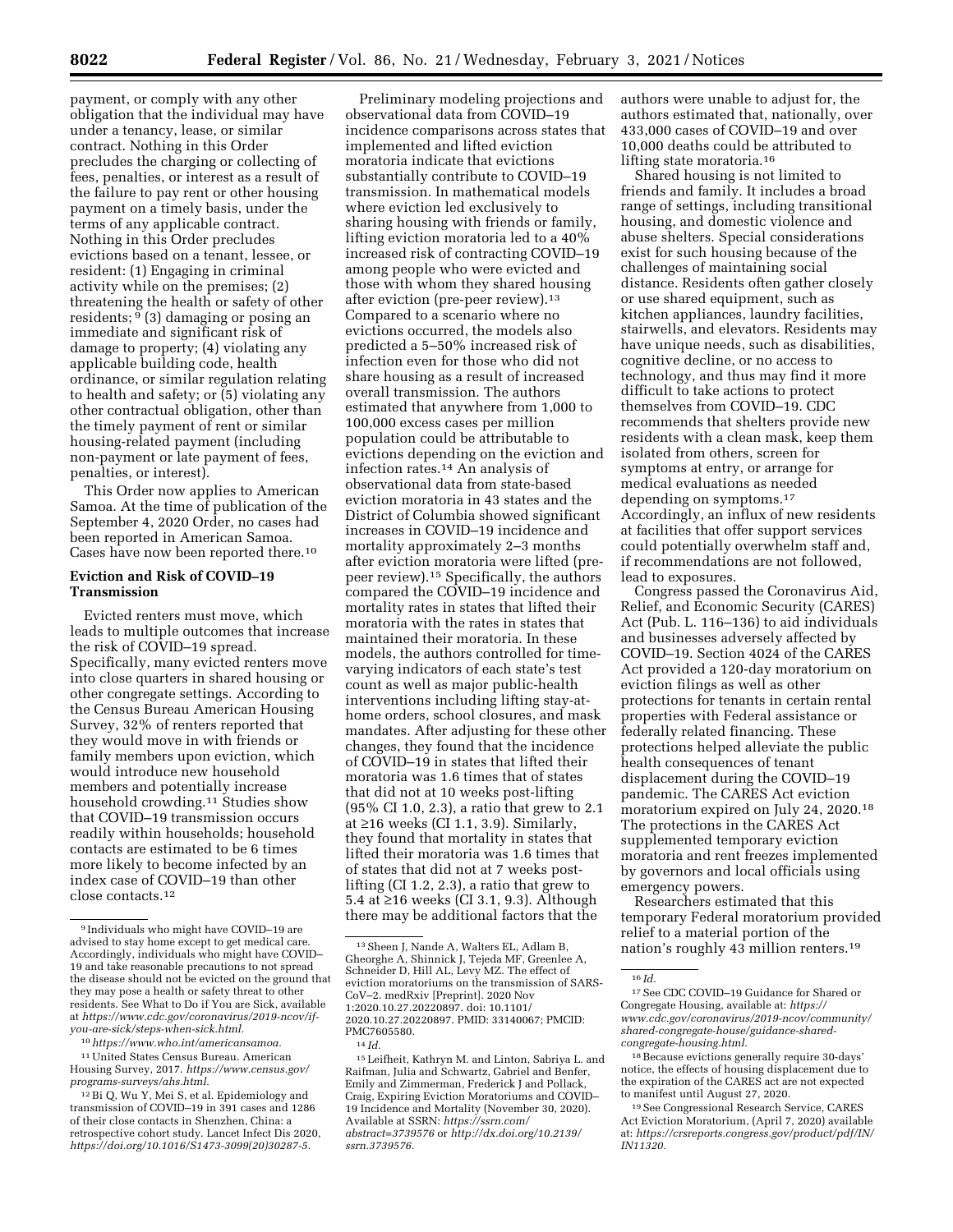Approximately 12.3 million rental units have federally backed financing, representing 28% of renters. Other data show more than 2 million housing vouchers along with approximately 2 million other federally assisted rental units.20

The CARES Act moratorium, however, did not reach all renters. Neither does the more recently enacted Emergency Rental Assistance Program under the Consolidated Appropriations Act, 2021, as administered by the Department of Treasury.21 Many renters who fell outside the scope of the moratorium were protected under state and local moratoria. In the absence of state and local protections, as many as 30–40 million people in America could be at risk of eviction.22 A wave of evictions on that scale would be unprecedented in modern times.23 A large portion of those who are evicted may move into close quarters in shared housing or, as discussed below, become homeless, thus contributing to the spread of COVID–19.

The statistics on interstate moves show that mass evictions would likely increase the interstate spread of COVID– 19. Over 35 million Americans, representing approximately 10% of the U.S. population, move each year.<sup>24</sup> Approximately 15% of moves are interstate.25

## *Eviction, Homelessness, and Risk of Severe Disease From COVID–19*

Evicted individuals without access to housing or assistance options may also contribute to the homeless population, including older adults or those with underlying medical conditions, who are more at risk for severe illness from COVID–19 than the general population.26 In Seattle-King County, 5–

20See HUD, A Picture of Subsidized Households General Description of the Data and Bibliography, available at: *[https://www.huduser.gov/portal/](https://www.huduser.gov/portal/datasets/assthsg/statedata98/descript.html) [datasets/assthsg/statedata98/descript.html.](https://www.huduser.gov/portal/datasets/assthsg/statedata98/descript.html)* 

21*[https://home.treasury.gov/policy-issues/cares/](https://home.treasury.gov/policy-issues/cares/emergency-rental-assistance-program) [emergency-rental-assistance-program.](https://home.treasury.gov/policy-issues/cares/emergency-rental-assistance-program)* 

22See Emily Benfer, et al., The COVID–19 Eviction Crisis: An Estimated 30–40 Million People in America are at Risk, available at: *[https://](https://www.aspeninstitute.org/blog-posts/the-covid-19-eviction-crisis-an-estimated-30-40-million-people-in-america-are-at-risk/) [www.aspeninstitute.org/blog-posts/the-covid-19](https://www.aspeninstitute.org/blog-posts/the-covid-19-eviction-crisis-an-estimated-30-40-million-people-in-america-are-at-risk/)  [eviction-crisis-an-estimated-30-40-million-people](https://www.aspeninstitute.org/blog-posts/the-covid-19-eviction-crisis-an-estimated-30-40-million-people-in-america-are-at-risk/)[in-america-are-at-risk/.](https://www.aspeninstitute.org/blog-posts/the-covid-19-eviction-crisis-an-estimated-30-40-million-people-in-america-are-at-risk/)* 

23As a baseline, approximately 900,000 renters are evicted every year in the United States. Princeton University Eviction Lab. National Estimates: Eviction in America. *[https://](https://evictionlab.org/national-estimates/) [evictionlab.org/national-estimates/.](https://evictionlab.org/national-estimates/)* 

24See U.S. Census Bureau, CPS Historical Migration/Geographic Mobility Tables, available at: *[https://www.census.gov/data/tables/time-series/](https://www.census.gov/data/tables/time-series/demo/geographic-mobility/historic.html) [demo/geographic-mobility/historic.html.](https://www.census.gov/data/tables/time-series/demo/geographic-mobility/historic.html)*  25 *Id.* 

26See CDC, Coronavirus Disease 2019 (COVID– 19), People Who Are at Increased Risk for Severe Illness, available at *[https://www.cdc.gov/](https://www.cdc.gov/coronavirus/2019-ncov/need-extra-precautions/people-at-increased-risk.html)  [coronavirus/2019-ncov/need-extra-precautions/](https://www.cdc.gov/coronavirus/2019-ncov/need-extra-precautions/people-at-increased-risk.html)* 

15% of people experiencing homelessness between 2018 and 2020 cited eviction as the primary reason for becoming homeless.27 Additionally, some individuals and families who are evicted may originally stay with family or friends, but subsequently seek homeless services. Among people who entered shelters throughout the United States in 2017, 27% were staying with family or friends beforehand.28

People experiencing homelessness are a high-risk population. It may be more difficult for these persons to consistently access the necessary resources in order to adhere to public health recommendations to prevent COVID–19. For instance, it may not be possible to avoid certain congregate settings such as homeless shelters, or easily access facilities to engage in handwashing with soap and water.

Extensive outbreaks of COVID–19 have been identified in homeless shelters.29 In Seattle, Washington, a network of three related homeless shelters experienced an outbreak that led to 43 cases among residents and staff members.30 In Boston, Massachusetts, universal COVID–19 testing at a single shelter revealed 147 cases, representing 36% of shelter residents.31 COVID–19 testing in a single shelter in San Francisco led to the identification of 101 cases (67% of those tested).32 Throughout the United States, among 208 shelters reporting universal diagnostic testing data, 9% of shelter clients have tested positive.33

CDC guidance recommends increasing physical distance between beds in

27Seattle-King County. Point in Time Count. *[https://regionalhomelesssystem.org/wp-content/](https://regionalhomelesssystem.org/wp-content/uploads/2020/07/Count-Us-In-2020-Final_7.29.2020.pdf) [uploads/2020/07/Count-Us-In-2020-Final](https://regionalhomelesssystem.org/wp-content/uploads/2020/07/Count-Us-In-2020-Final_7.29.2020.pdf)*\_ *[7.29.2020.pdf.](https://regionalhomelesssystem.org/wp-content/uploads/2020/07/Count-Us-In-2020-Final_7.29.2020.pdf)* 

28United States Department of Housing and Urban Development. The 2017 Annual Homeless Assessment Report (AHAR) to Congress: Part 2. Available at: *[https://files.hudexchange.info/](https://files.hudexchange.info/resources/documents/2017-AHAR-Part-2.pdf)  [resources/documents/2017-AHAR-Part-2.pdf.](https://files.hudexchange.info/resources/documents/2017-AHAR-Part-2.pdf)* 

29Mosites E, et al, Assessment of SARS-CoV–2 Infection Prevalence in Homeless Shelters—Four U.S. Cities, March 27-April 15, 2020. MMWR 2020 May 1;69(17):521–522.

30Tobolowsky FA, et al. COVID–19 Outbreak Among Three Affiliated Homeless Service Sites— King County, Washington, 2020. MMWR 2020 May 1;69(17):523–526.

31Baggett TP, Keyes H, Sporn N, Gaeta JM. Prevalence of SARS-CoV–2 Infection in Residents of a Large Homeless Shelter in Boston. JAMA. 2020 Apr 27;323(21):2191–2. Online ahead of print.

32 Imbert E, et al. Coronavirus Disease 2019 (COVID–19) Outbreak in a San Francisco Homeless Shelter. Clin Infect Dis. 2020 Aug 3.

33National Health Care for the Homeless Council and Centers for Disease Control and Prevention. Universal Testing Data Dashboard. Available at: *[https://nhchc.org/cdc-covid-dashboard/.](https://nhchc.org/cdc-covid-dashboard/)* 

homeless shelters.34 To adhere to this guidance, shelters have limited the number of people served throughout the United States. In many places, considerably fewer beds are available to individuals who become homeless. Shelters that do not adhere to the guidance, and operate at ordinary or increased occupancy, are at greater risk for the types of outbreaks described above. The challenge of mitigating disease transmission in homeless shelters has been compounded because some organizations have chosen to stop or limit volunteer access and participation.

In the context of the current pandemic, large increases in evictions resulting in homelessness could have at least two potential negative consequences. One is if homeless shelters increase occupancy in ways that increase the exposure risk to COVID–19. The other is if homeless shelters continue to limit new admissions, leading to increases in unsheltered homelessness. Neither consequence is in the interest of the public health.

Recently published data suggest that those experiencing unsheltered homelessness may have a lower risk of contracting COVID–19 compared to those staying in shelters.35 Data are not yet available to evaluate the risk of COVID–19 among people who are staying unsheltered compared to the general population. However, increases in unsheltered homelessness may lead to further strains on the healthcare system, impacting the availability of COVID–19 care. People experiencing homelessness have been estimated to use the emergency department almost 5 times the rate of the general population,36 and those who are unsheltered are estimated to use the emergency department twice as often as

35 Yoon JC, Montgomery MP, Buff AM, Boyd AT, Jamison C, Hernandez A, Schmit K, Shah S, Ajoku S, Holland DP, Prieto J, Smith S, Swancutt MA, Turner K, Andrews T, Flowers K, Wells A, Marchman C, Laney E, Bixler D, Cavanaugh S, Flowers N, Gaffga N, Ko JY, Paulin HN, Weng MK, Mosites E, Morris SB. COVID–19 Prevalence among People Experiencing Homelessness and Homelessness Service Staff during Early Community Transmission in Atlanta, Georgia, April-May 2020. Clin Infect Dis. 2020 Sep 8:ciaa1340. doi: 10.1093/cid/ciaa1340. Epub ahead of print. PMID: 32898272; PMCID: PMC7499502.

36Amato S, Nobay F, Amato DP, Abar B, Adler D. Sick and unsheltered: Homelessness as a major risk factor for emergency care utilization. Am J Emerg Med. 2019 Mar;37(3):415–420. doi: 10.1016/ j.ajem.2018.06.001. Epub 2018 Jun 2. PMID: 29891125.

*[people-at-increased-risk.html](https://www.cdc.gov/coronavirus/2019-ncov/need-extra-precautions/people-at-increased-risk.html)* (accessed August 26, 2020).

<sup>34</sup>Centers for Disease Control and Prevention. Interim Guidance for Homeless Service Providers to Plan and Respond to COVID–19. *[https://](https://www.cdc.gov/coronavirus/2019-ncov/community/homeless-shelters/plan-prepare-respond.html) [www.cdc.gov/coronavirus/2019-ncov/community/](https://www.cdc.gov/coronavirus/2019-ncov/community/homeless-shelters/plan-prepare-respond.html)  [homeless-shelters/plan-prepare-respond.html.](https://www.cdc.gov/coronavirus/2019-ncov/community/homeless-shelters/plan-prepare-respond.html)*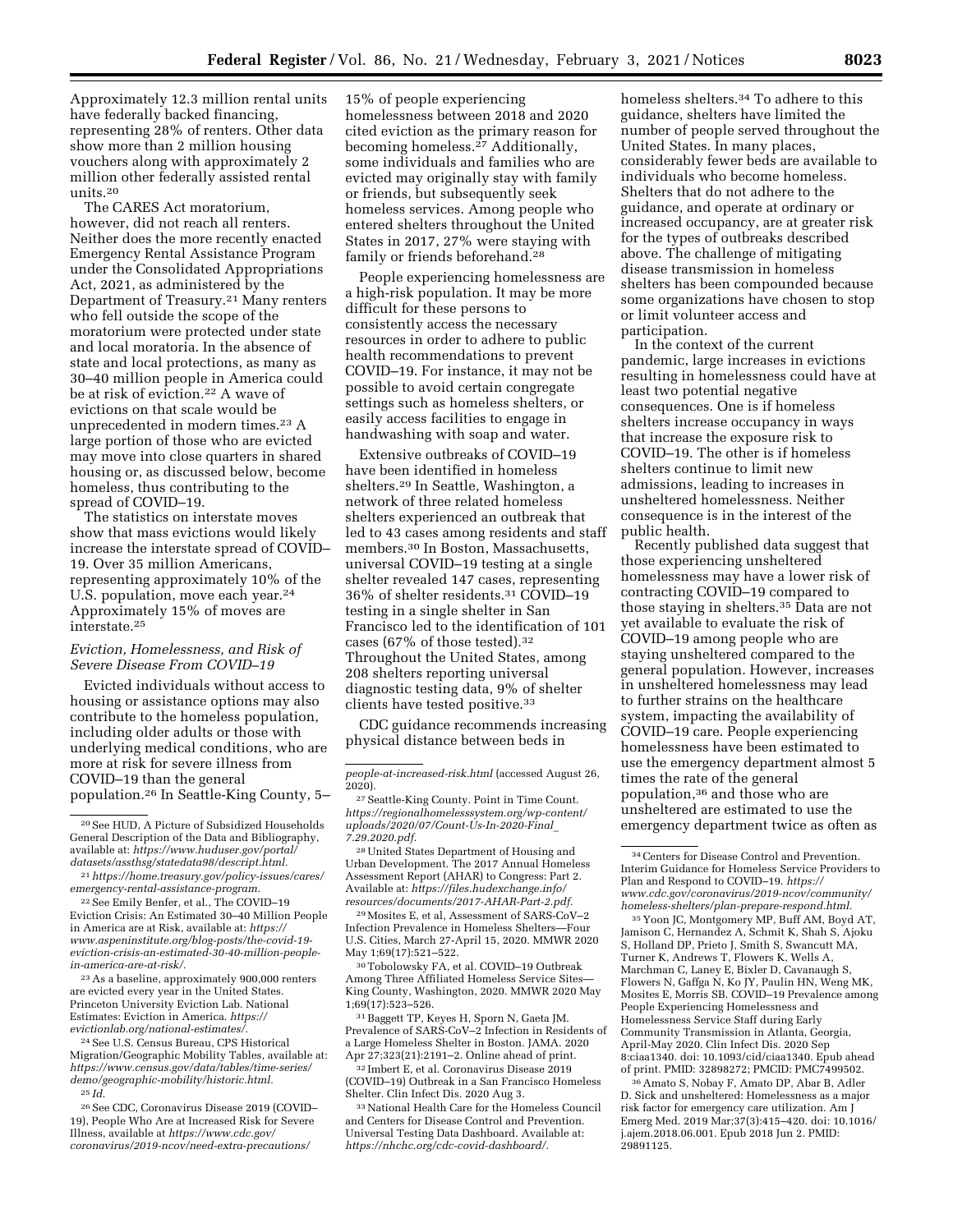those who are sheltered.37 In the context of the pandemic, increased emergency department use is untenable given the existing strains on the healthcare system.38

Additionally, research suggests that the population of persons who would be evicted and become homeless would include many who are predisposed to developing severe disease from COVID– 19. Five studies have shown an association between eviction and hypertension, which has been associated with more severe outcomes from COVID–19.39 Also, people experiencing homelessness often have underlying conditions that increase their risk of severe outcomes of COVID– 19.40 Among patients with COVID–19, homelessness has been associated with increased likelihood of hospitalization.41

These public health risks may increase seasonally. Each year, as winter approaches and the temperature drops, many persons experiencing homelessness move into shelters to escape the cold and the occupancy of shelters increases.<sup>42</sup> At the same time, there is evidence to suggest that the homeless are more susceptible to respiratory tract infections,<sup>43</sup> which may include seasonal influenza. While there are differences in the epidemiology of COVID–19 and seasonal influenza, the potential cocirculation of viruses during periods of

39Hugo Vasquez-Vera, et al. The threat of home eviction and its effects on health through the equity lens: A systematic review. Social Science and Medicine. 175 (2017) 199e208.

40Fazel S, Geddes JR, Kushel M. The health of homeless people in high-income countries: descriptive epidemiology, health consequences, and clinical and policy recommendations. Lancet. 2014;384(9953):1529–1540.

41Hsu HE, et al. Race/Ethnicity, Underlying Medical Conditions, Homelessness, and Hospitalization Status of Adult Patients with COVID–19 at an Urban Safety-Net Medical Center— Boston, Massachusetts, 2020. MMWR 2020 Jul 10;69(27):864–869. Historically, African Americans and Hispanic Americans are disproportionately represented in evictions compared to other races. They are more likely to experience severe outcomes of COVID–19. *Id.* 

42See, generally, the Annual Homeless Assessment Report to Congress (2007), available at: *<https://www.huduser.gov/Publications/pdf/ahar.pdf>* (acknowledging the seasonality of shelter bed use).

43Ly TDA, Edouard S, Badiaga S, et al. Epidemiology of respiratory pathogen carriage in the homeless population within two shelters in Marseille, France, 2015–2017: Cross sectional 1-day surveys. Clin Microbiol Infect. 2019; 25(2):249.e1– 249.e6.

increased occupancy in shelters could increase the risk to occupants in those shelters.

In short, evictions threaten to increase the spread of COVID–19 as they force people to move, often into close quarters in new shared housing settings with friends or family, or congregate settings such as homeless shelters. The ability of these settings to adhere to best practices, such as social distancing and other infection control measures, decreases as populations increase.

#### *Findings and Action*

For the reasons described herein, I am extending and modifying the September 4, 2020 Order, as further extended by Section 502 of Title V, Division N of the Consolidated Appropriations Act, 2021. I have determined that extending the temporary halt in evictions in this Order constitutes a reasonably necessary measure under 42 CFR 70.2 to prevent the further spread of COVID–19 throughout the United States. I have further determined that measures by states, localities, or territories that do not meet or exceed these minimum protections are insufficient to prevent the interstate spread of COVID–19.44

Based on the convergence of COVID– 19, seasonal influenza, household crowding and transmission, and the increased risk of individuals sheltering in close quarters in congregate settings such as homeless shelters, which may be unable to provide adequate social distancing as populations increase, all of which may be exacerbated as winter continues, I have determined that extending the temporary halt on evictions, subject to further extension, modification, or rescission, is appropriate.

Therefore, under 42 CFR 70.2, subject to the limitations under the ''Applicability'' section, the September 4, 2020 Order is hereby modified and extended through March 31, 2021. Accordingly, a landlord, owner of a residential property, or other person with a legal right to pursue eviction or possessory action shall not evict any covered person from any residential property in any state or U.S. territory in which there are documented cases of COVID–19 that provides a level of public-health protections below the requirements listed in this Order.

This Order is not a rule within the meaning of the Administrative Procedure Act (''APA'') but rather an emergency action taken under the existing authority of 42 CFR 70.2. The purpose of § 70.2 is to enable CDC to take swift steps to prevent contagion.45

In the event that this Order qualifies as a rule under the APA, notice and comment and a delay in effective date are not required because there is good cause to dispense with prior public notice and comment and the opportunity to comment on this Order and the delay in effective date. See 5 U.S.C. 553(b)(3)(B). Considering the public-health emergency caused by COVID–19, it would be impracticable and contrary to the public health, and by extension the public interest, to delay the issuance and effective date of this Order.

In the September 4, 2020 Order, the previous CDC Director determined that good cause existed because the public health emergency caused by COVID–19 made it impracticable and contrary to the public health, and by extension the public interest, to delay the issuance and effective date of the Order. The previous Director also found that a delay in the effective date of the Order would permit the occurrence of evictions—potentially on a mass scale that would have potentially significant consequences. One such potential consequence would be that evicted individuals would move into close quarters in congregate or shared living settings, including homeless shelters, which would put the individuals at higher risk for COVID–19. Another potential consequence would be if evicted individuals become homeless and unsheltered, and further contribute to the spread of COVID–19. For these reasons, the previous Director concluded that the delay in the effective date of the Order would defeat the purpose of the Order and endanger the public health and, therefore, determined that immediate action was necessary. As a result, the previous Director issued the Order without prior notice and comment and without a delay in the effective date. Because these conditions continue to exist—indeed, have worsened—and because the extension granted in section 502 of Title V, Division N of the Consolidated Appropriations Act, 2021 is set to expire on January 31, 2021, I hereby conclude that immediate action is again necessary without prior notice and comment and without a delay in the effective date.

<sup>37</sup>Raven MC, Tieu L, Lee CT, Ponath C, Guzman D, Kushel M. Emergency Department Use in a Cohort of Older Homeless Adults: Results From the HOPE HOME Study. Acad Emerg Med. 2017 Jan;24(1):63–74. doi: 10.1111/acem.13070. PMID: 27520382; PMCID: PMC5857347.

<sup>38</sup>*[https://www.wsj.com/articles/covid-19-surge](https://www.wsj.com/articles/covid-19-surge-strains-hospitals-once-again-11605100312)[strains-hospitals-once-again-11605100312.](https://www.wsj.com/articles/covid-19-surge-strains-hospitals-once-again-11605100312)* 

<sup>44</sup> In the United States, public health measures are implemented at all levels of government, including the federal, state, local, and tribal levels. Publiclyavailable compilations of pending measures indicate that eviction moratoria and other protections from eviction have expired or are set to expire in many jurisdictions. Eviction Lab, *COVID– 19 Housing Policy Scorecard,* available at: *[https://](https://evictionlab.org/covid-policy-scorecard/) [evictionlab.org/covid-policy-scorecard/.](https://evictionlab.org/covid-policy-scorecard/)* 

<sup>45</sup>*Chambless Enters., LLC* v. *Redfield,* No. 20– 1455, 2020 WL 7588849, (W.D. La. 2020).